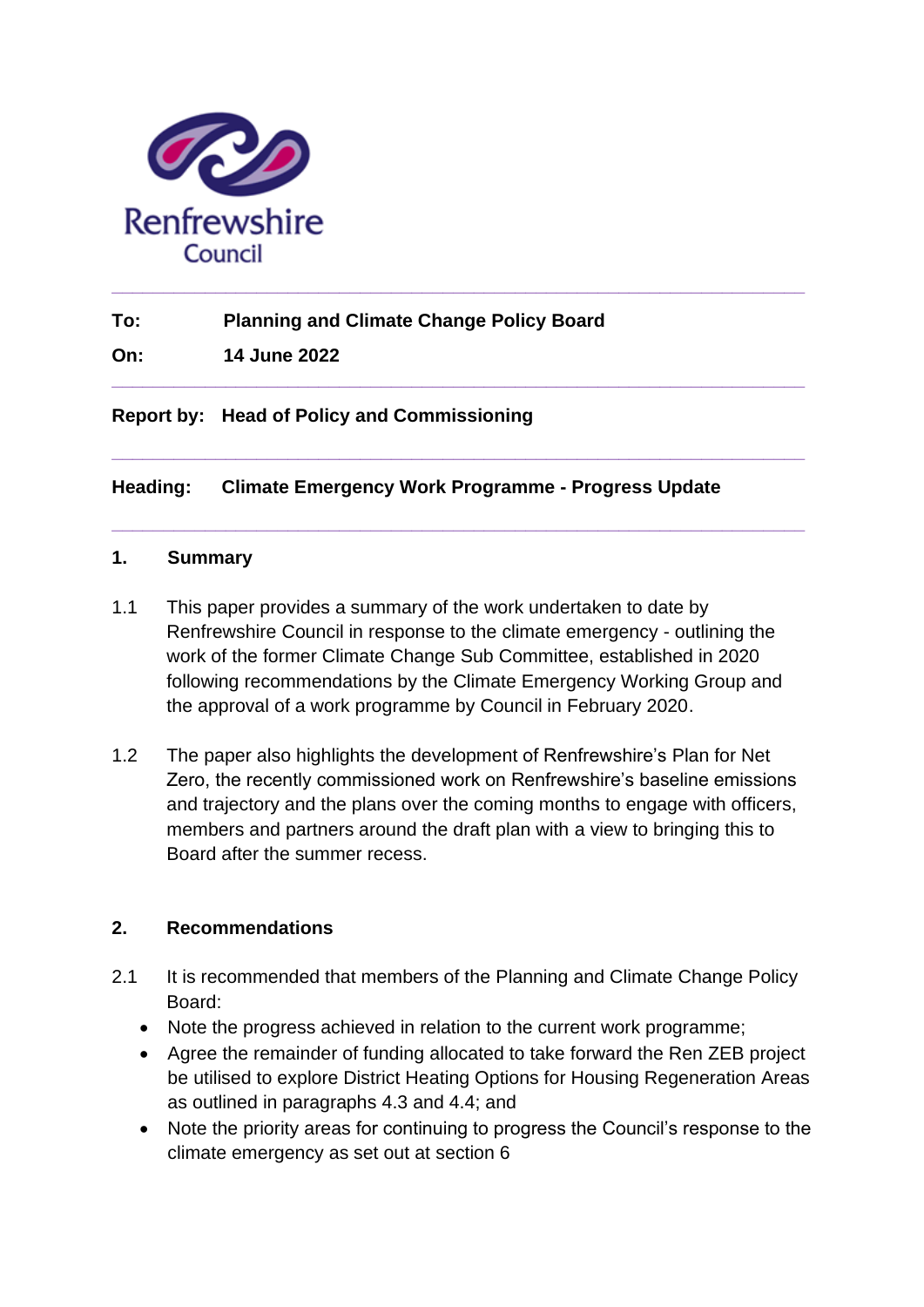#### **3. Background**

- 3.1 Renfrewshire Council declared a climate emergency in 2019, committing to net zero carbon emissions by 2030 for the whole area of Renfrewshire. This means reducing carbon emissions as far as possible and then offsetting any remainder. This target is significantly ahead of both the Scottish and the UK Government's own target dates of 2045 and 2050 respectively.
- 3.2 Following the declaration, work has been undertaken to develop a programme to drive the collective strategic response to the climate emergency in Renfrewshire. The focus has been to develop a plan which sets out how the Council will work with partners, communities and stakeholders to achieve the net zero carbon emissions target.
- 3.3 Alongside the strategic response, more operational work programmes such as the Council's waste services, asset management, active travel etc continue to support the organisation's own journey to net zero. Detailed information about the Council's emissions is submitted annually to the Scottish Government through the Public Bodies Climate Change Duties Report.

#### **4. Progress update**

- 4.1 £1m was allocated in the 2020/21 budget for the Climate Change Action Fund to progress the response to the climate emergency. This fund was intended to support projects that demonstrate innovation to reduce and offset emissions; assist with changing behaviours and supporting engagement with communities; and accelerating existing programmes of work. The fund was also intended to focus on projects which could act as 'tests of change' within services, to help position the Council favourably to take advantage of future external funding.
- 4.2 At the last meeting of the Climate Change Sub Committee in February 2022, an update report was presented on the Fund, recommending funding to two further projects which brought the total spend to £978k. Details of all the projects funded is included at appendix 1. Please note that one of the projects awarded funding is the Community Climate Fund and an update report on this is also being presented to this Board.
- 4.3 Climate Change Action funding of £75,000 was also awarded for the RenZEB Innovation Project by the University of Strathclyde and John Gilbert Architects, as part of the Council's Housing Regeneration and Renewal programme. This was to evolve a theoretically net zero carbon standard newbuild housing specification for future Council developments. This work has now been completed and the results will be presented to a future meeting of the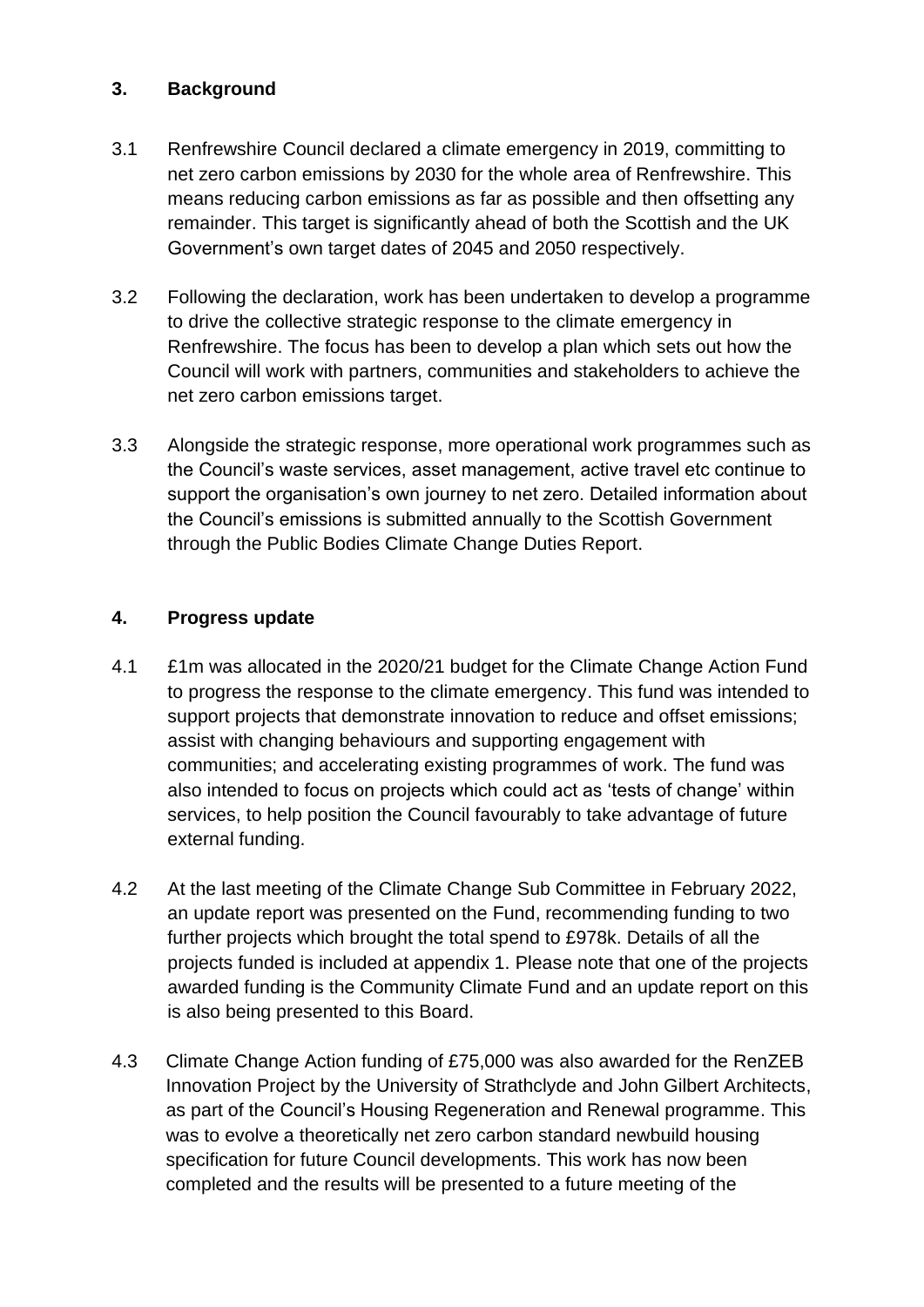Planning and Climate Change Policy Board. The cost of this element of the project was around £50,000 and it is now proposed to divert the remaining £25,000 to support a feasibility study exploring the implementation of a District Heating System in one of the eight Housing Regeneration Areas. The system would primarily provide affordable heating for tenants and other residents but could also provide a heat source for other Council, public and business facilities within that area, while helping to meet the Council's wider climate change priorities.

- 4.4 Elected Members have previously expressed a desire to explore District Heating within Council housing as a measure to support the Council's climate targets. Housing Regeneration Areas such as the Howwood Road Area in Johnstone offer an excellent opportunity to explore the installation of a District Heating System as there is sufficient land and scale of housing numbers alongside large scale energy users such as schools, leisure facilities and small businesses. This exploratory work would augment the research already carried out and would allow an informed choice to be made on appropriate heating and hot water supply systems by comparing capital and operational costs, maintenance and carbon omissions. This work would also seek to build on any learning from the district heating initiative which is being implemented as part of the AMIDS and NMIS developments which is sector leading.
- 4.5 Another project funded by the Climate Change Action Fund, the Net Zero Business Grant was launched in May 2022. This £100,000 discretionary fund offers local Small and Medium Enterprises (SMEs) in Renfrewshire funding of up to £10,000 to cover up to 50% of eligible costs to allow them to make changes to their business premises and operations to reduce their carbon footprint. To be considered for the grant, applicants are required to submit details benchmarking their existing emissions along with other relevant details. SMEs who have expressed an interest have been contacted and the fund is published on FindBusinessSupport.gov in addition to the Council website.
- 4.6 A key element of a just transition to net zero is community engagement and collaborative working to build resilient communities and ensure no one is left behind. In order to ensure Renfrewshire's Plan for Net Zero is accessible, relevant and meaningful for citizens, the previous Climate Change Sub-Committee agreed for a small-scale, informal 'citizen's panel' to be developed, recruited through the climate survey carried out in September 2021.
- 4.7 Renfrewshire Climate Panel has been established, and four cycles of sessions have successfully taken place. Subjects covered have included the background to the global climate emergency and explaining why Renfrewshire declared a climate emergency and what this means; exploring in more details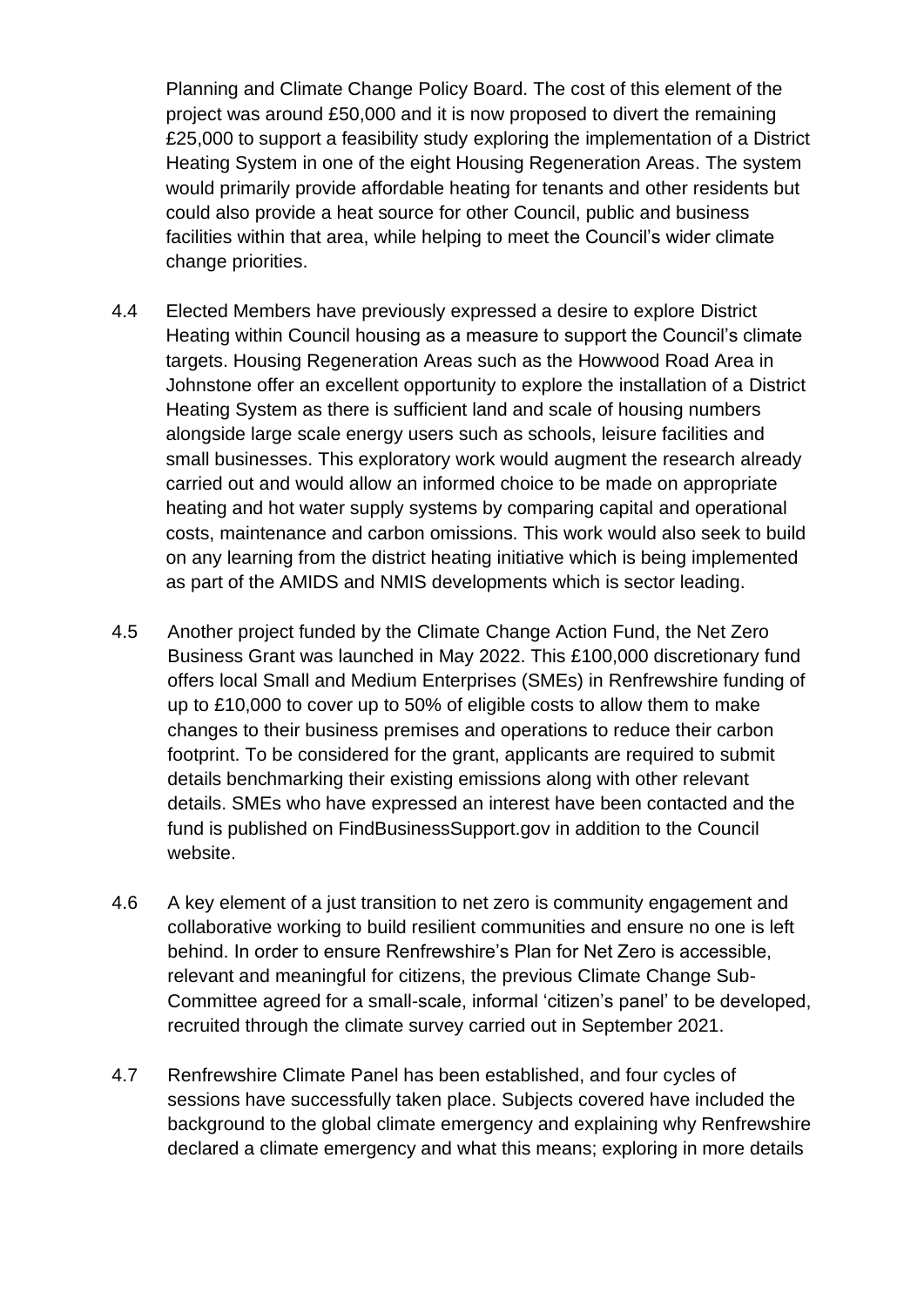the findings from the climate survey; and single focus sessions on waste and recycling and active travel.

- 4.8 Officers have also met with Engage Renfrewshire and Council colleagues leading on Renfrewshire's Social Renewal Plan to discuss further engagement with particular groups on areas of overlap such as climate justice, food and fuel insecurity.
- 4.9 Officers have established Renfrewshire's Net Zero Network an informal group of community planning partners and representatives from the business community to offer peer support around climate issues and identify shared areas of focus and potential opportunities for partnership working. In addition, in partnership with the Improvement Service, officers have been trained to carry out carbon literacy training – training which helps to show the carbon dioxide costs and impacts of the everyday activities how and why to reduce this - and have already begun to roll this out.

#### **5. Plan for Net Zero**

- 5.1 A key deliverable of the climate emergency work programme is the development of a 'Plan for Net Zero' – a high level plan focusing on mitigation activities and interventions to help reduce the carbon emissions for Renfrewshire as an area as low as possible by 2030.
- 5.2 The engagement and partnership activities outlined above form part of the foundations of this plan, alongside a significant piece of work commissioned earlier this year on Renfrewshire's carbon emissions baseline and trajectory to allow us to understand our own organisational and area-wide footprints and allow us to identify the interventions required to meet our 2030 target. Technical expertise was provided by the climate consultancy Aether who have complied a draft report which is currently being analysed by officers in advance of a further draft and access to a data modelling tool as a first phase of this work.
- 5.3 Whilst this work has been underway, the Plan for Net Zero is being drafted, based around the following proposed themes: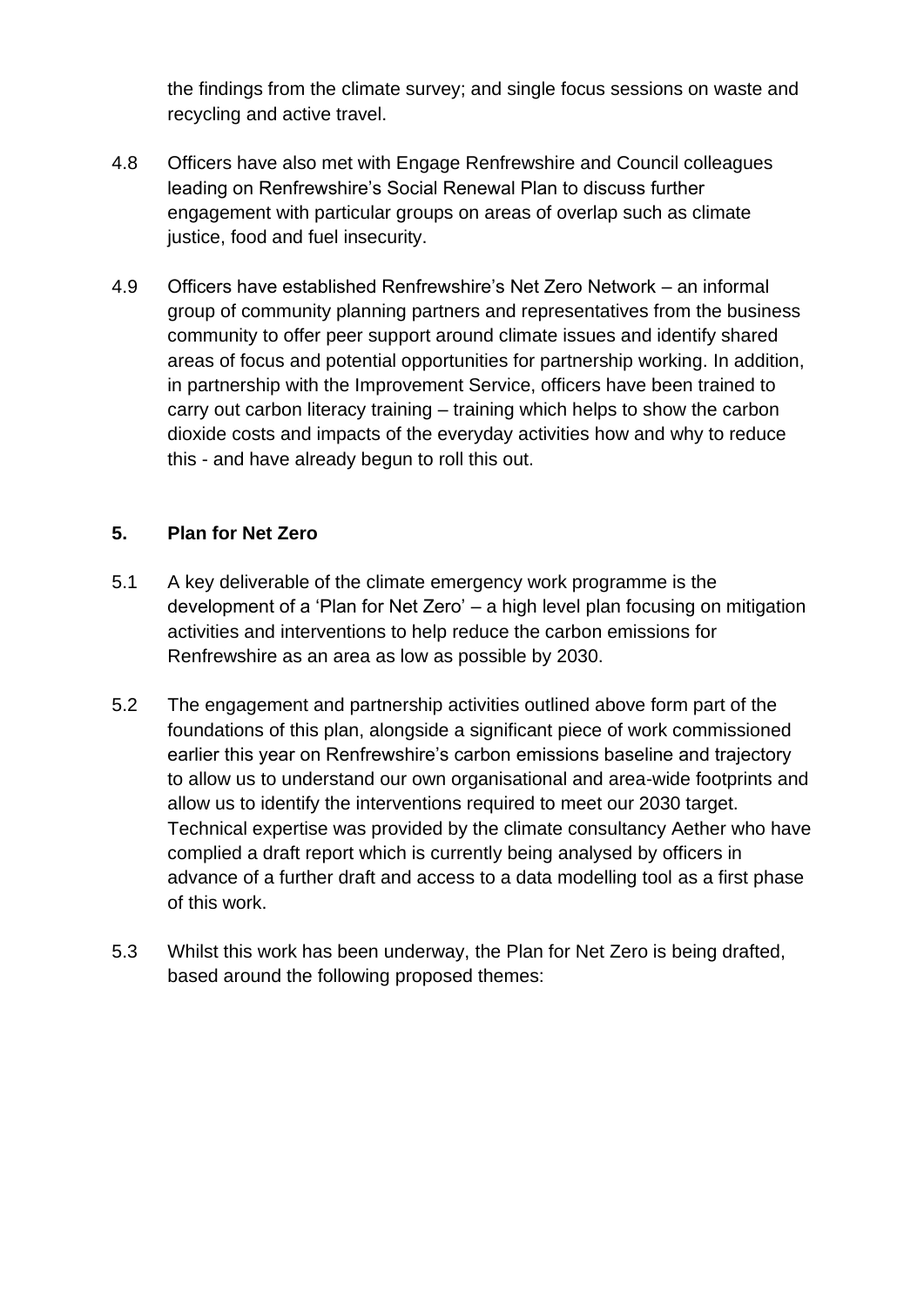| <b>Clean Energy</b>     | Minimise energy demand, maximise energy efficiency      |
|-------------------------|---------------------------------------------------------|
|                         | and transform our energy systems to deliver clean,      |
|                         | affordable energy for all                               |
| Sustainable             | Maximise sustainable transport opportunities to deliver |
| <b>Transport</b>        | an inclusive, affordable transport system that provides |
|                         | choice for all                                          |
| <b>Circular Economy</b> | Become a zero-waste society with a circular economy:    |
|                         | minimising waste & maximising reuse, recycling &        |
|                         | recovery of resources rather than treating them as      |
|                         | waste                                                   |
| Connected               | Empower our communities by ensuring a just              |
| <b>Communities</b>      | transition with social justice at its core              |
| <b>Resilient Place</b>  | Optimise biodiversity and nature locally to enhance     |
|                         | our natural environment and maximise green              |
|                         | economic opportunities, while planning and preparing    |
|                         | for impacts of climate change                           |

5.4 To coincide with the engagement around Renfrewshire's Plan for Net Zero, a 'Ren Zero' brand has been developed by the Council's Communications and Marketing Team. Alongside the 'Ren Zero' tagline, bright and eye-catching designs have been created, available for use in presentations, social media releases and on documents, reports and guidance. It is intended these can be shared with partners and communities as they are not specifically Council branded. By developing an overarching, recognisable climate 'brand' it is hoped to make the climate emergency agenda more accessible for all, to show the reach of the issues relating to climate and more clearly identify the diverse range of activities and actions already undertaken. Examples of the branding are shown at appendix 2.

#### **6. Key priority areas**

- 6.1 Looking ahead to the next quarter, the significant focus will be on the finalisation of the draft Plan for Net Zero, with consultation on the draft alongside the findings of the baseline and trajectory report to take place over the summer. As part of the consultation, it is proposed to hold a special round of meetings with Renfrewshire Climate Panel and intended to also engage with underrepresented groups and with children and young people on the content of the draft report.
- 6.2 As previously requested by Elected Members, as part of our Plan for Net Zero we will also develop an update report specifically aimed for children and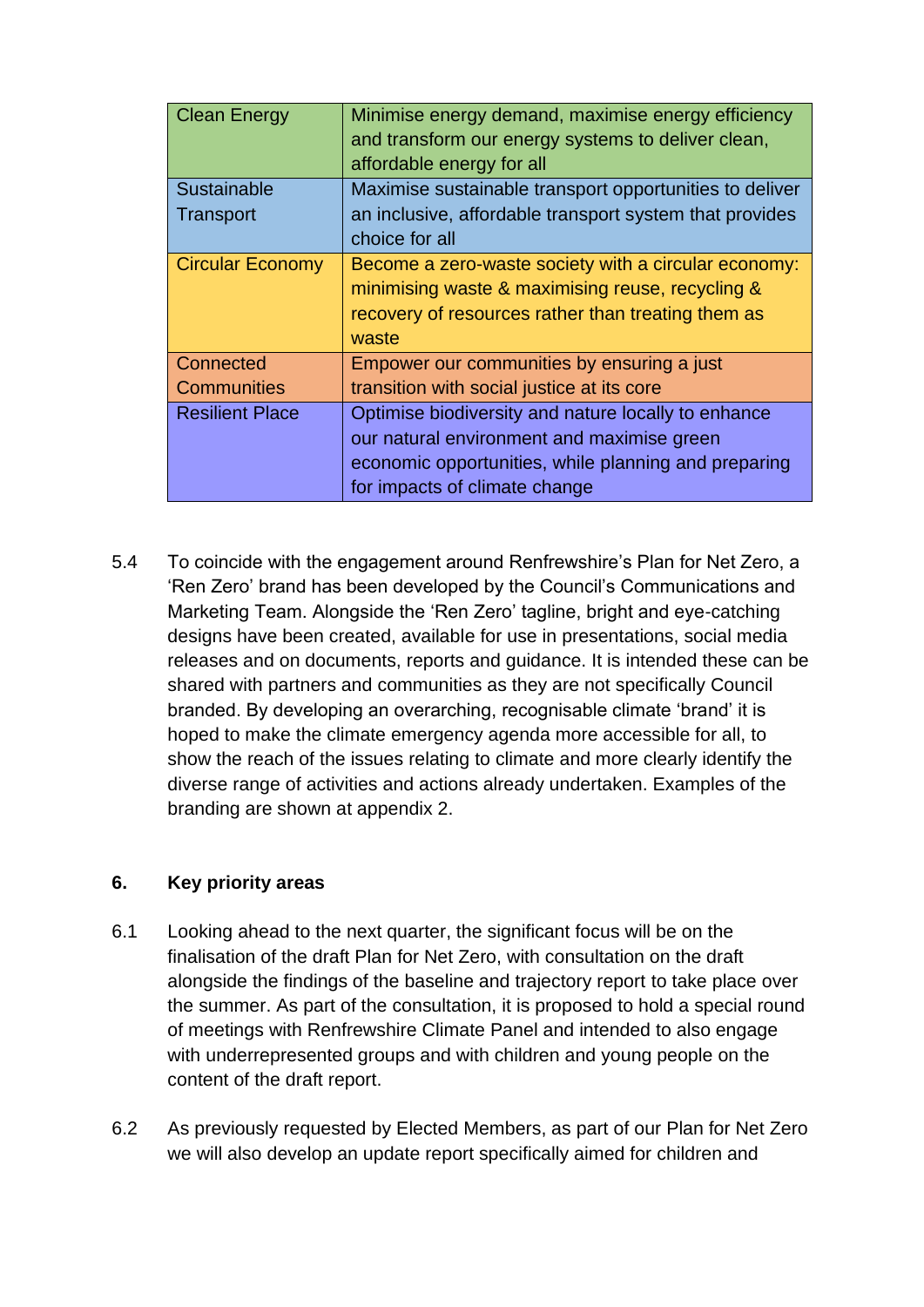young people, given the importance of this agenda for them and to ensure inclusivity of our approach.

- 6.3 As previously reported to the Climate Emergency Sub-Committee, the work to distribute the Business Survey had been paused but the survey question set has already been developed by officers and the work scoped and agreed by the Council's consultant partner to carry out the survey. The distribution, due to take place in Spring, has been delayed due to the focus on distribution of the Public Services Panel and it is anticipated the survey will now be launched in late June, with the findings therefore available to inform phase 2, the action planning element of Renfrewshire's Plan for Net Zero.
- 6.4 As considered within a separate report to this Policy Board, recommendations have been made on the allocation of Community Climate Funding and it will also be a priority action to award and support the roll out of this funding.

#### **Implications of the Report**

- 1. **Financial**  paragraphs 4.3 and 4.4 outline a recommendation to utilise part of the funding which has already been approved to support the Ren ZEB housing initiative. Specifically, it is proposed that £25,000 of the £75,000 funding previously awarded be utilised to support the additional feasibility study proposed.
- 2. **HR & Organisational Development**  none
- 3. **Community/Council Planning –** this report includes updates and further proposals to support engagement and collaboration with local businesses, partners and communities on the climate emergency agenda.
- 4. **Legal**  none
- 5. **Property/Assets**  none
- 6. **Information Technology**  none
- 7. **Equality and Human Rights -** The Recommendations contained within this report have been assessed in relation to their impact on equalities and human rights. No negative impacts on equality groups or potential for infringement of individuals' human rights have been identified arising from the recommendations contained in the report because it is for noting only. If required following implementation, the actual impact of the recommendations and the mitigating actions will be reviewed and monitored, and the results of the assessment will be published on the Council's website.
- 8. **Health and Safety -** none
- 9. **Procurement**  the paper includes an appendix detailing funding agreed for Council climate projects, including £40,000 for a Sustainable Procurement Programme
- 10. **Risk**  none
- 11. **Privacy Impact** none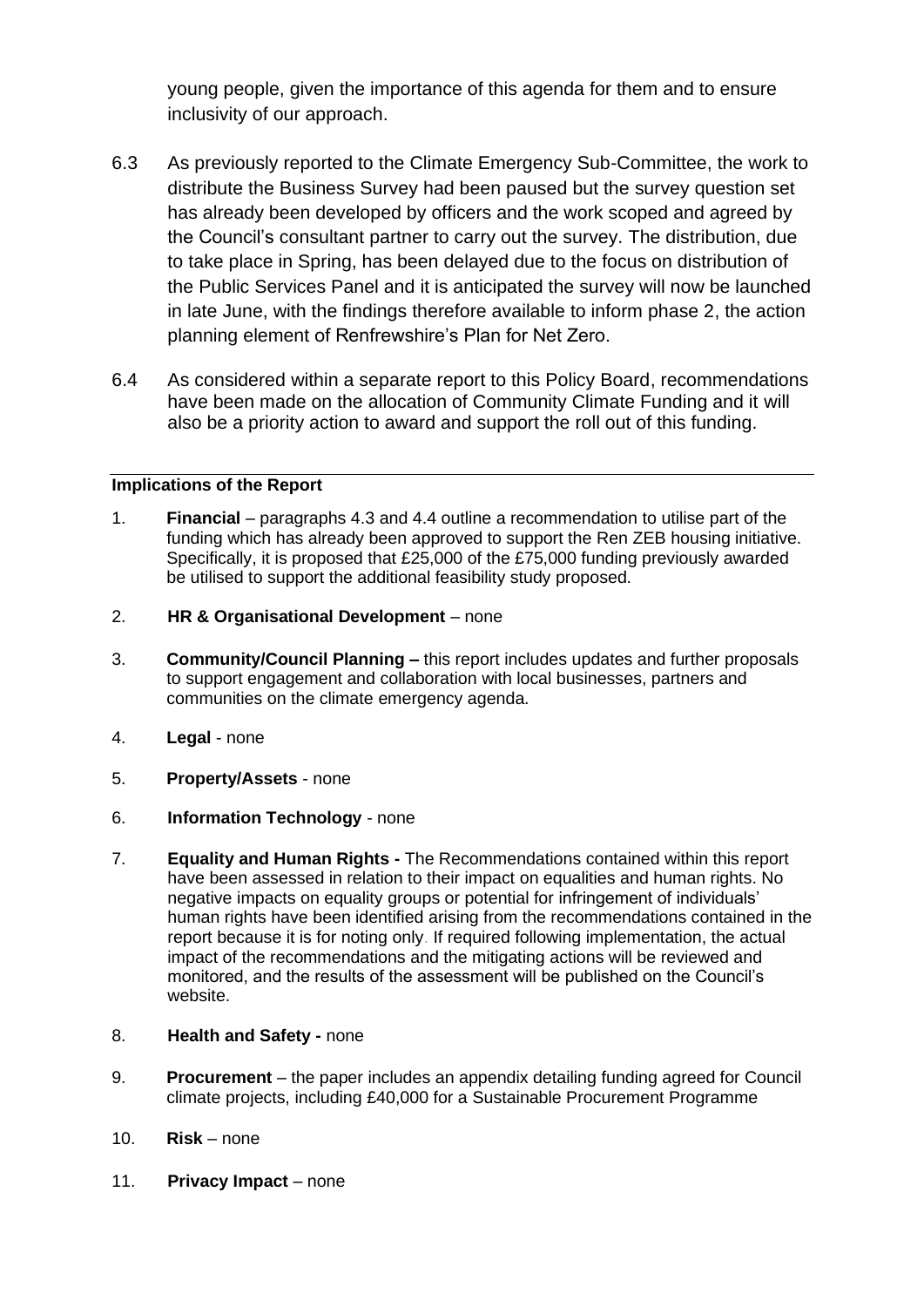#### 12. **COSLA Policy Position** – none

13. **Climate Risk** – this report outlines work being undertaken by the Council to respond to the climate emergency.

#### **List of Background Papers:**

Climate Emergency Work Programme – Progress Update 9 Feb 2022, Climate Change Sub **Committee** 

**Author***:* Pauline Moss, Strategy, Policy and Insight Manager Chief Executive's Service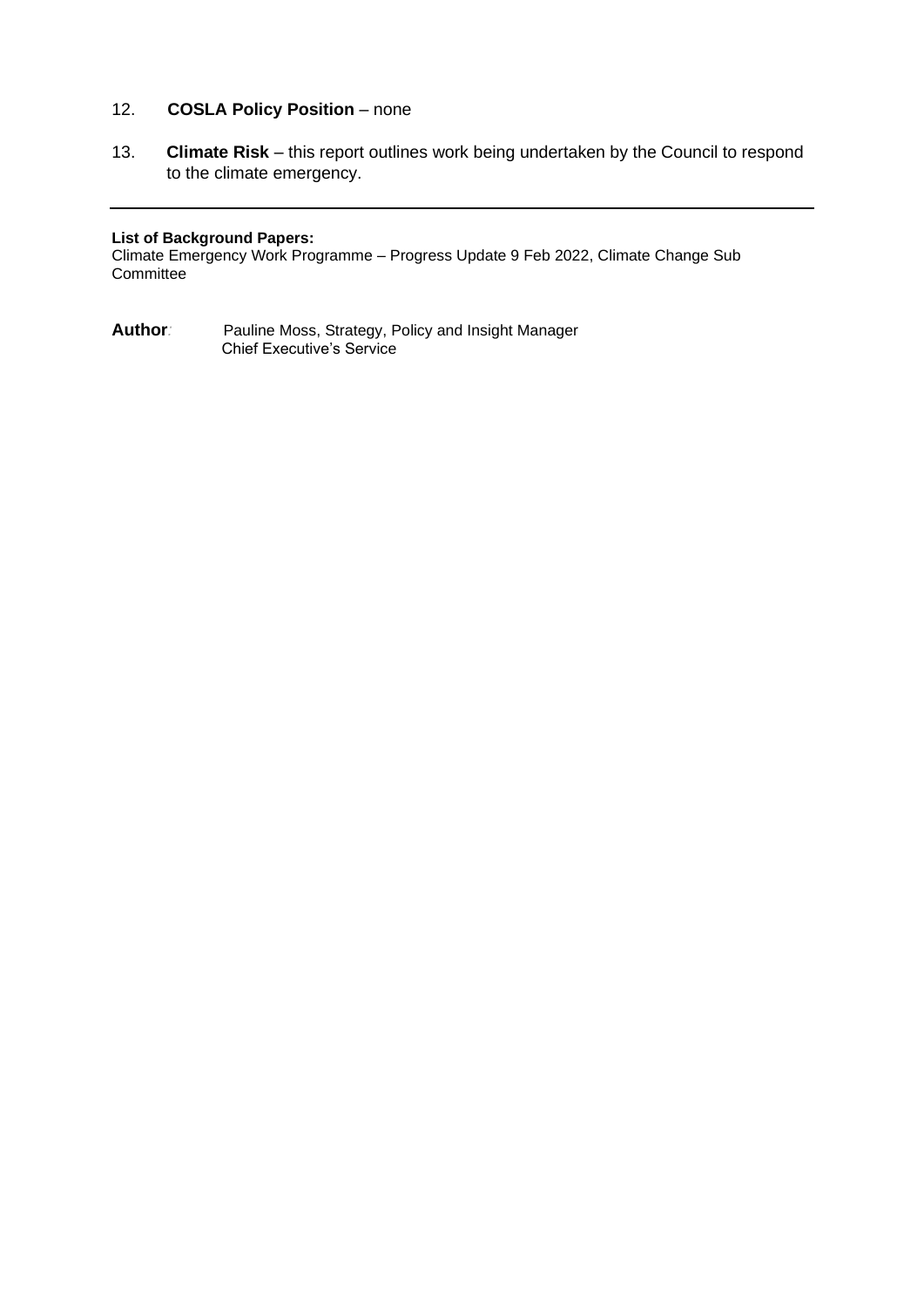### **Appendix 1 – Projects supported by the Climate Change Action Fund**

| <b>Name/Description</b>                                                               | <b>Funding</b><br><b>Allocated</b> | <b>Summary</b>                                                                                                                                                                                                                                                                                                                                                                                                                                                                                                                                                                                                                                                                                                                                                                                                                                                                                     |
|---------------------------------------------------------------------------------------|------------------------------------|----------------------------------------------------------------------------------------------------------------------------------------------------------------------------------------------------------------------------------------------------------------------------------------------------------------------------------------------------------------------------------------------------------------------------------------------------------------------------------------------------------------------------------------------------------------------------------------------------------------------------------------------------------------------------------------------------------------------------------------------------------------------------------------------------------------------------------------------------------------------------------------------------|
| Housing led Regeneration and<br>Renewal Programme - Zero<br>Energy Buildings (RenZEB) | £75,000                            | Renfrewshire Council will develop a collaborative and an innovative partnership with a<br>research organisation to design and deliver a social housing new build development<br>within the context of the Council approved Regeneration and Renewal Programme.                                                                                                                                                                                                                                                                                                                                                                                                                                                                                                                                                                                                                                     |
| <b>Enhancement of Electric</b><br>Vehicle Programme                                   | £258,000                           | As the organisation moves through its vehicle replacement programme, all opportunities<br>and external funding sources are being utilised to develop the electric fleet.<br>In the next phase of its approach, Environment and Infrastructure are seeking to<br>introduce electric to different categories of the fleet, i.e. light commercials. It is proposed<br>that several panel vans or transit sized vehicles will be purchased which will allow the<br>service to consider options for introducing these across the rest of the fleet, with the<br>opportunity to unlock further external funding and to inform the future vehicle<br>replacement programme at potentially a faster pace.<br>This is the single largest vehicle category within Renfrewshire Council's fleet and if<br>electrified would significantly reduce our carbon emissions while delivering frontline<br>services. |
| Feasibility Study - Photovoltaic<br>Project                                           | £30,000                            | The Energy Management Unit (EMU) has identified an opportunity to deliver largescale<br>renewable electricity from Photovoltaic Panels (PV). The proposed site is Moss Road in<br>Linwood, this was previously used as a land fill site, with a feasibility study to be<br>undertaken.                                                                                                                                                                                                                                                                                                                                                                                                                                                                                                                                                                                                             |
| Climate Change Response -<br>Programme Governance                                     | £125,000                           | Given the scale of the response to the climate change by Renfrewshire Council and the<br>need to move this forward at pace, a climate change officer post will be recruited on 2<br>year fixed term basis, with the initial focus of the role being to support the drafting of the<br>climate change adaptation plan, the climate change sub-committee and to take forward<br>proposed partnership and citizen engagement forums on climate change issues which<br>have been identified by the Climate Change Sub-Committee as key priorities.                                                                                                                                                                                                                                                                                                                                                     |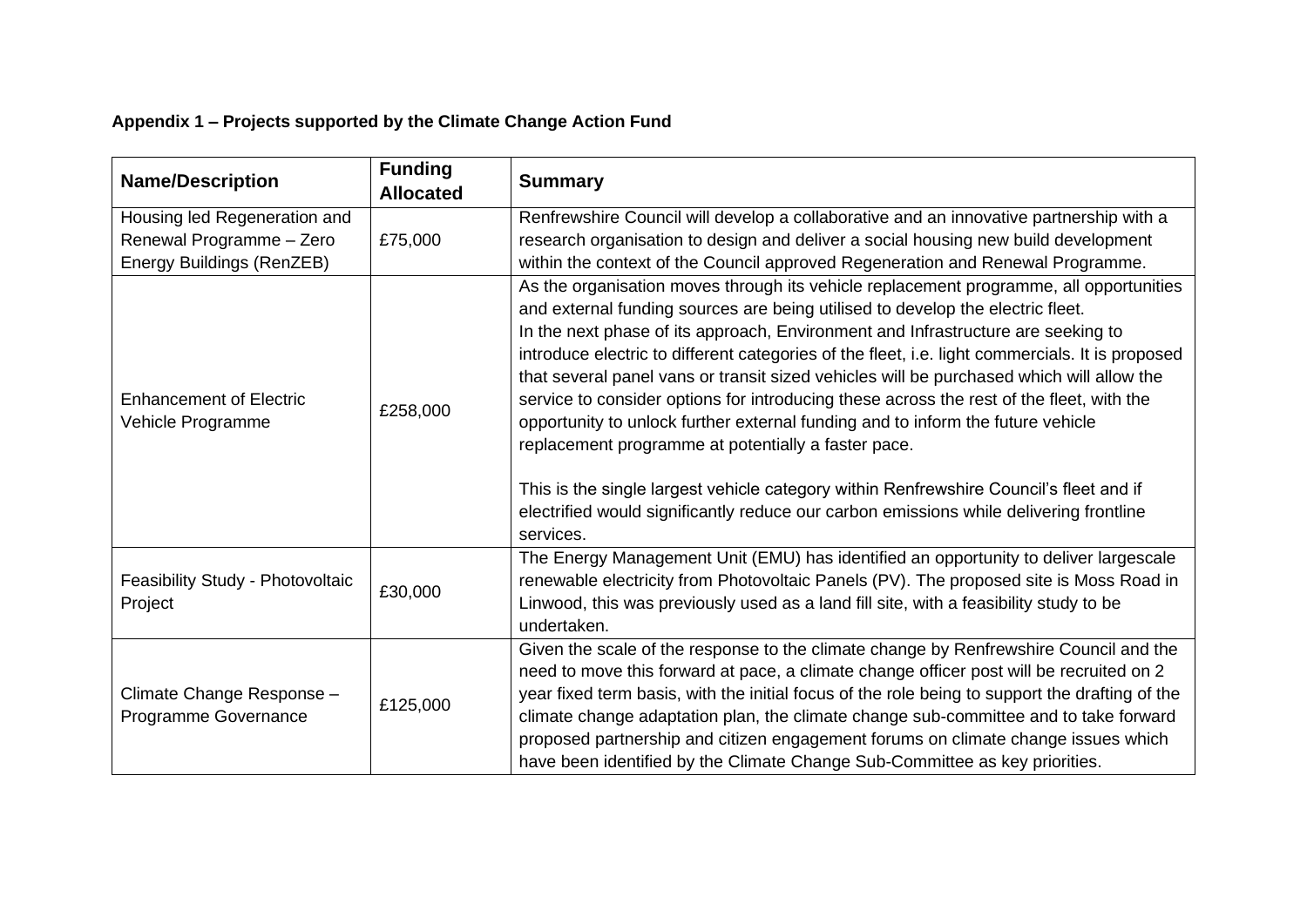|                                                     |         | It is proposed that a large-scale community food growing initiative within the Johnstone<br>area is supported.                                                                                                                                                                                                                                                                                                                                                                                                                                                                                                                                                                                                                                                                             |
|-----------------------------------------------------|---------|--------------------------------------------------------------------------------------------------------------------------------------------------------------------------------------------------------------------------------------------------------------------------------------------------------------------------------------------------------------------------------------------------------------------------------------------------------------------------------------------------------------------------------------------------------------------------------------------------------------------------------------------------------------------------------------------------------------------------------------------------------------------------------------------|
| <b>Community Food Growing</b><br>Proposal           | £50,000 | As well as bringing land back into purposeful use, the main aim of the project would be<br>to maximise the availability of locally available and fresh food to people experiencing<br>financial insecurity and/or health and wellbeing issues. It is anticipated that this project<br>will be progressed in partnership with local community groups and organisations, with<br>clear links being established to community justice services, community projects and<br>organisations and local school and care services to maximise community involvement<br>and benefit.                                                                                                                                                                                                                   |
| Renfrewshire Active Travel<br>Network - Feasibility | £75,000 | Investment in Renfrewshire's Active Travel Network is a priority of the approved<br>Economic Recovery Plan (Dec 2020). From an economic perspective there are gaps in<br>the strategic network and to and from that strategic network, that would better connect<br>communities to places of work and study, town centres, and other economic<br>destinations. Developing the network and its local connections would be a significant<br>driver in offering attractive alternatives to the use of private cars, particularly for short<br>journeys and make progress towards delivering 20-minute neighbourhood living across<br>Renfrewshire.<br><b>Benefits</b><br>- reducing carbon emissions from travel<br>- healthier lifestyles<br>- more sustainable local economies and services |
| <b>Town Centres Climate</b><br>Resilience Programme | £75,000 | A certain degree of climate impact is built into established climate agreements meaning<br>that some level of climate warming is expected, leading to greater variability in climate<br>including heat events and wetter periods of the year. Streets and public spaces in town<br>and local centres will have a role to play in providing shelter and would benefit<br>economically by offering good environments for people. Work is required to develop a<br>local response to these issues aimed at delivering programmes of beneficial<br>interventions in centres with property owners, residents and users.<br><b>Benefits</b>                                                                                                                                                      |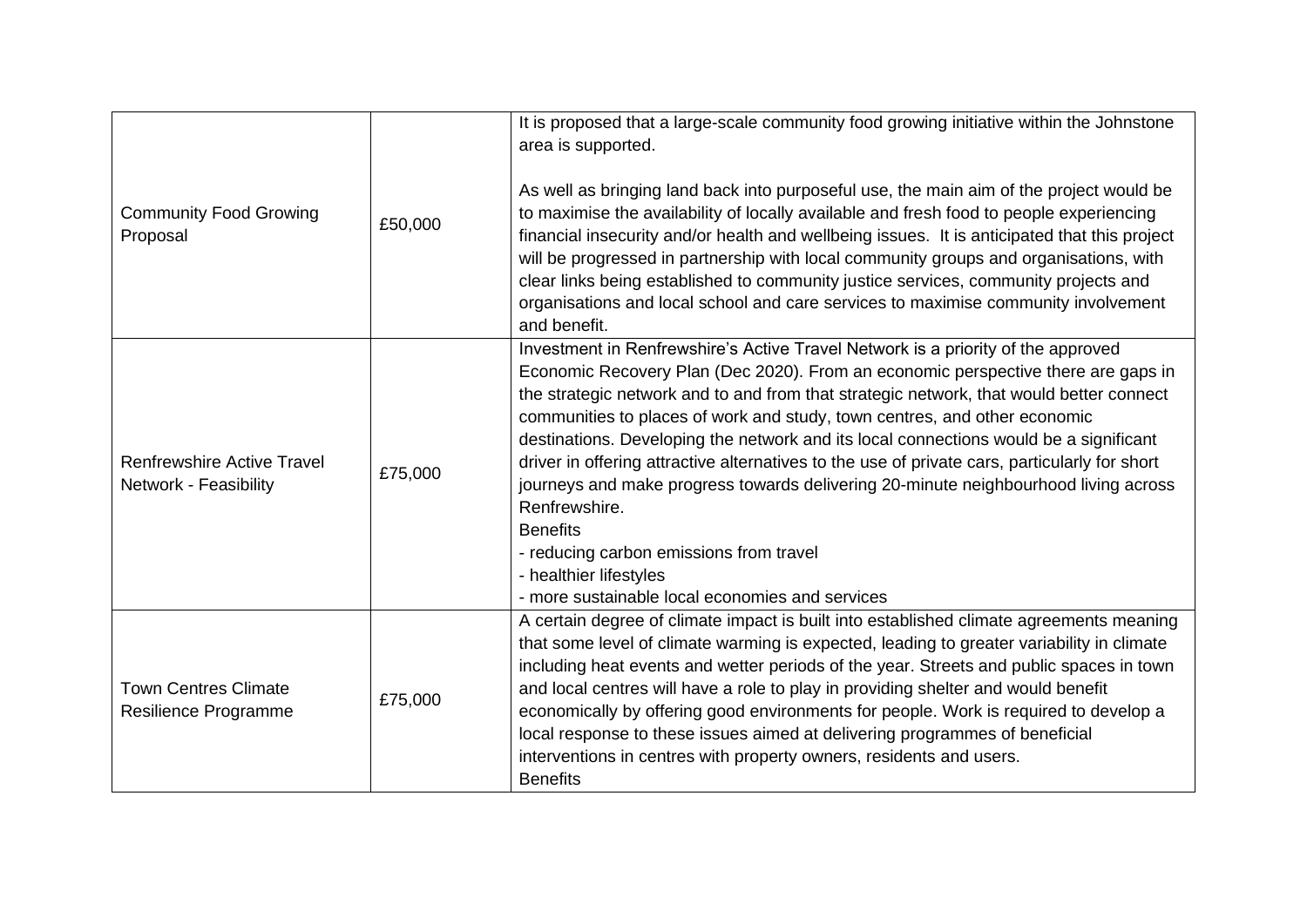|                                                                    |          | - more climate resilient communities                                                                                                                                                                                                                                                                                                                                                                                                                                                                                                                                                                                                                                           |
|--------------------------------------------------------------------|----------|--------------------------------------------------------------------------------------------------------------------------------------------------------------------------------------------------------------------------------------------------------------------------------------------------------------------------------------------------------------------------------------------------------------------------------------------------------------------------------------------------------------------------------------------------------------------------------------------------------------------------------------------------------------------------------|
|                                                                    |          | - supporting local centres from further economic impact                                                                                                                                                                                                                                                                                                                                                                                                                                                                                                                                                                                                                        |
|                                                                    |          | - providing enhanced and local places as attractive alternatives to those further afield                                                                                                                                                                                                                                                                                                                                                                                                                                                                                                                                                                                       |
|                                                                    |          | (e.g. climate controlled indoor centres) - and therefore reducing the need to travel                                                                                                                                                                                                                                                                                                                                                                                                                                                                                                                                                                                           |
| <b>Peatland Restoration</b>                                        | £10,000  | The degradation and erosion of upland and blanket peat bogs is contributing to the loss<br>of carbon sinks. There are significant peatland resources in the ownership of the council<br>albeit under tenancy to farmers on Glennifer Braes and Muirshiel, and there are lowland<br>peat bogs within the extended site at Bishopton. The feasibility of a programme of peat<br>moss restoration, as part of the NatureScot (NS) programme - Peatland ACTION,<br>should be tested to inform further discussions with owners, tenants and conservation<br>experts. Benefits - carbon storage - enhanced biodiversity - enhance water/flood<br>retention in upland catchment areas |
|                                                                    |          | £10,000 is required to support an initial feasibility study, so as to be well positioned to<br>bid for external funding from a national programme, Peatland ACTION, which has<br>£250m to invest over the next 10 years.                                                                                                                                                                                                                                                                                                                                                                                                                                                       |
| Plan for Net Zero - baseline<br>emissions                          | £50,000  | Technical expertise is needed to support the development of an evidence base in<br>Renfrewshire in relation to carbon emissions, and the actions required to achieve the<br>net zero target set by Council in 2019.                                                                                                                                                                                                                                                                                                                                                                                                                                                            |
| <b>Business Survey &amp; Climate</b><br><b>Change Panel Survey</b> | £20,000  | Two immediate priorities are to carry out a climate emergency survey of Renfrewshire's<br>businesses and to survey and then recruit a representative sample of Renfrewshire's<br>population to participate in a Climate Panel. Both activities require to happen at pace in<br>order to influence the content of Renfrewshire's net zero plan and it is proposed<br>that using a research partner, similar to the approach used for the Council's Public<br>Services Panel, will allow the administrative element of this work to be completed in a<br>robust and independent manner                                                                                           |
| <b>Net Zero Business Grant</b><br>Support                          | £100,000 | This proposal aims to encourage local businesses to embrace net zero ambitions and to<br>support Renfrewshire's goal of net zero emissions by 2030.                                                                                                                                                                                                                                                                                                                                                                                                                                                                                                                            |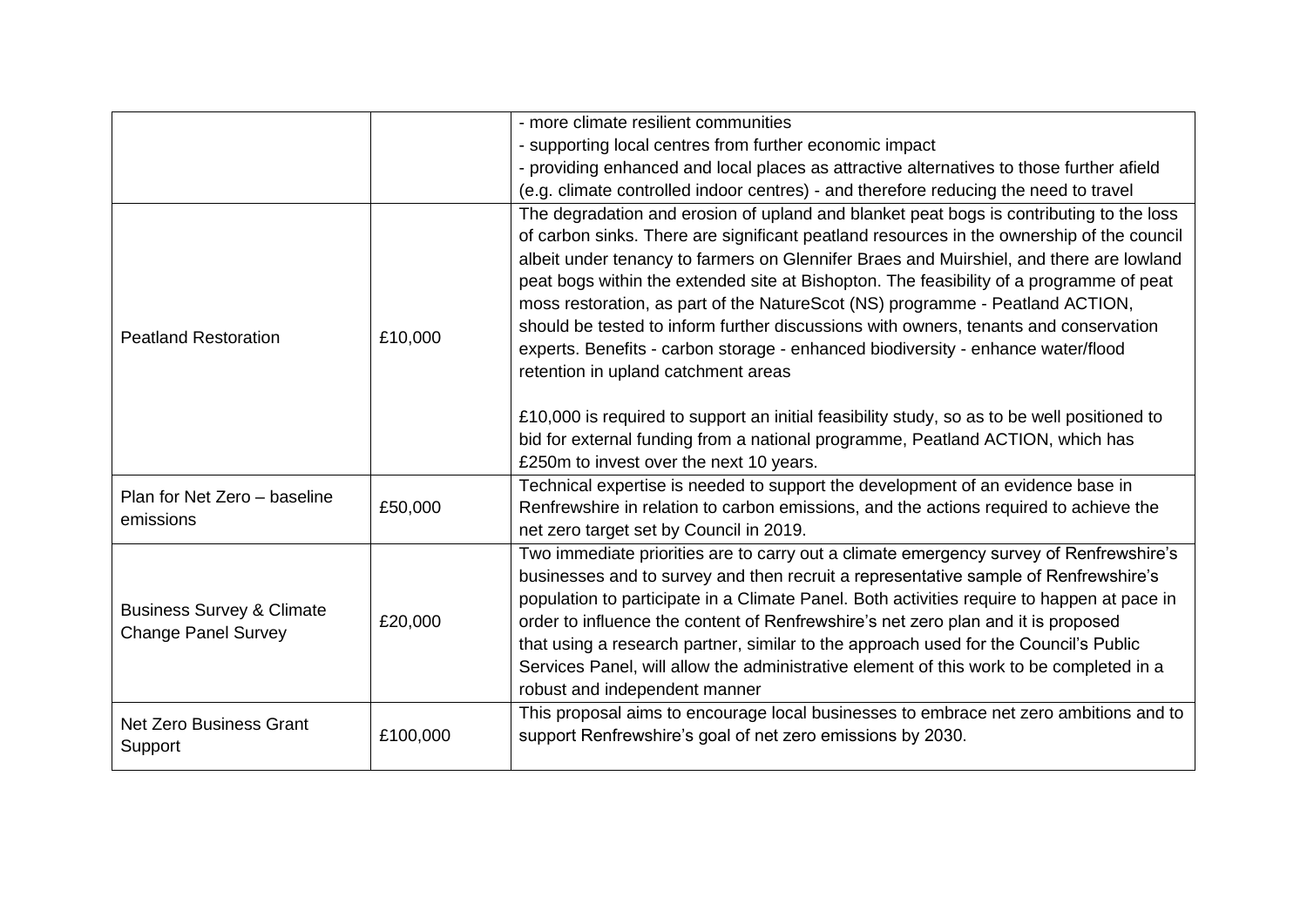|                                                             |         | With one in three small businesses worried about rising energy prices, including more<br>than half of SMEs in hospitality and leisure, this proposal ensures business get the<br>support they need to cut emissions and their bills at the same time.<br>50% grant support (up to £10k per grant) will be offered to support local businesses to<br>make changes to business premises and operations. For example, a move to low<br>carbon heating systems, solar powered energy and other measures to reduce<br>emissions. |
|-------------------------------------------------------------|---------|-----------------------------------------------------------------------------------------------------------------------------------------------------------------------------------------------------------------------------------------------------------------------------------------------------------------------------------------------------------------------------------------------------------------------------------------------------------------------------------------------------------------------------|
|                                                             |         | The grants will be delivered through the Economic Development Team in line with other<br>similar business grant funds                                                                                                                                                                                                                                                                                                                                                                                                       |
| Energy Modelling - Bridge of<br>Weir PS                     | £15,000 | Proposal to undertake detailed energy modelling of Bridge of Weir Primary School to<br>facilitate design and development of enhanced and integrated energy efficient 'Enerphit'<br>refurbishment options.                                                                                                                                                                                                                                                                                                                   |
|                                                             |         | Bridge of Weir PS is an archetype of a number of Primary Schools in the portfolio and<br>the modelling exercise/data will inform potential options for other properties across the<br>school estate.                                                                                                                                                                                                                                                                                                                        |
| <b>Community Climate Fund</b>                               | £50,000 | The purpose of the Community Climate Fund is to provide awards of up to £3K to<br>community organisations to develop localised, green community projects and initiatives<br>which are tailored to the needs of individual communities. The aim of this funding is to<br>encourage participation and raise awareness of the climate emergency within our<br>communities, with initiatives being designed and delivered by local residents but<br>supported by the Council.                                                   |
| Charity Gift Shop Pilot -<br>promoting the circular economy | £5,000  | Proposals are being developed to pilot an initiative in Renfrewshire which would<br>promote local efforts in terms of the circular economy, whilst also offering a potential<br>source of additional support for low-income households.                                                                                                                                                                                                                                                                                     |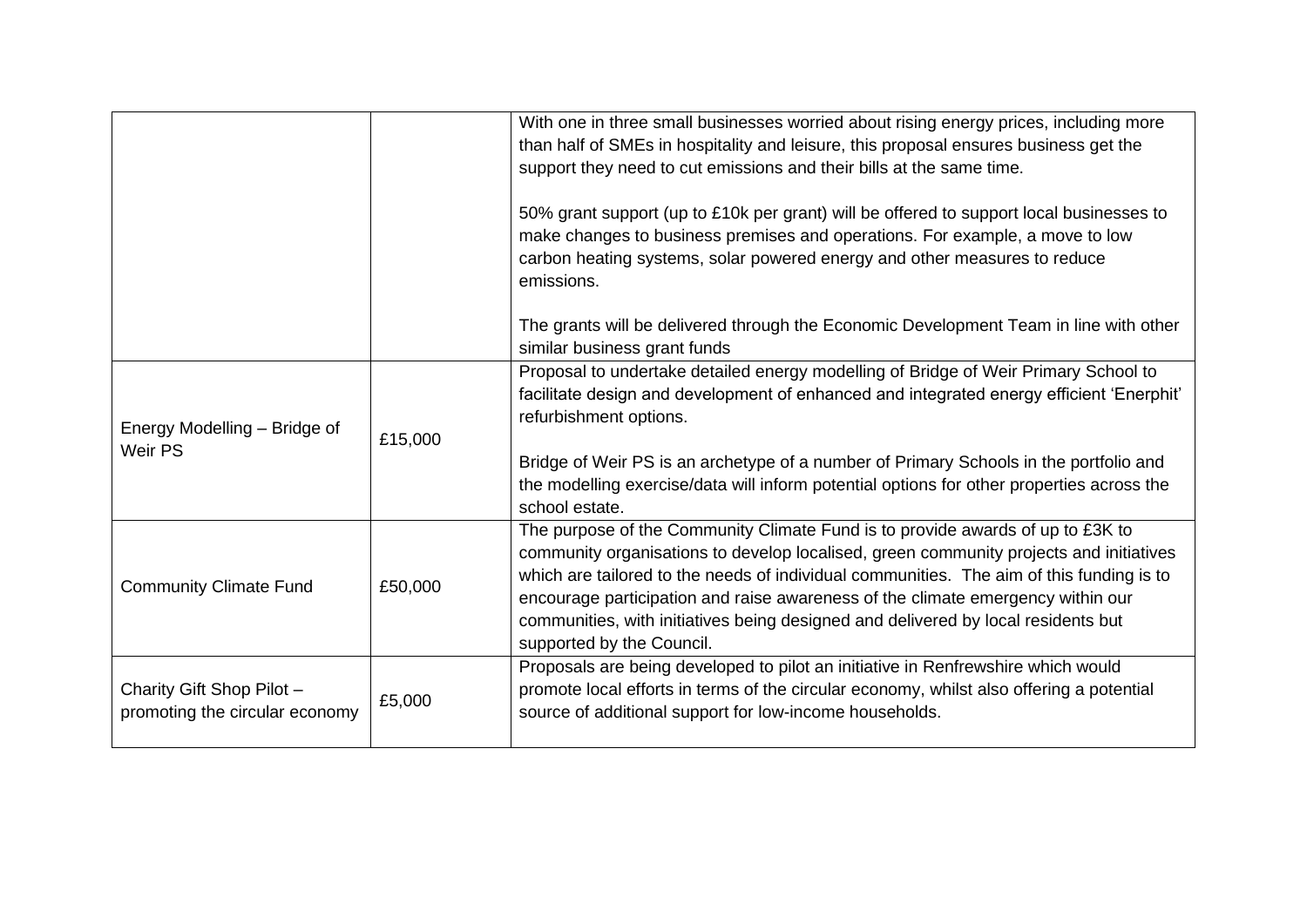|                                             |             | The pilot is anticipated to work by gift cards being made available to individuals and<br>families working with local community organisations to purchase clothing and other<br>items.                                                                                                                                                                                                                                                                                                                                       |
|---------------------------------------------|-------------|------------------------------------------------------------------------------------------------------------------------------------------------------------------------------------------------------------------------------------------------------------------------------------------------------------------------------------------------------------------------------------------------------------------------------------------------------------------------------------------------------------------------------|
|                                             |             | The CSGC organisation would cover all administration costs, liaison with charity shops<br>and partners and promotion of the service. This initiative not only helps families in need,<br>but also fits with climate emergency work as it demonstrates an example of the circular<br>economy. Agreement has been reached with one charity shop in Paisley to take<br>vouchers at present. The pilot would be expected to start in 2022.                                                                                       |
| <b>Sustainable Procurement</b><br>Programme | £40,000 max | As previously discussed by the Climate Sub-Committee, the Council potentially<br>contributes in the region of 3-4% of Renfrewshire's carbon emissions, and therefore the<br>leadership role of the organisation is crucial in terms of working with citizens and<br>businesses to reduce wider carbon emissions. An important element of leadership is<br>through the Council's spending arrangements.                                                                                                                       |
|                                             |             | Scottish public procurement legislation includes in law a Sustainable Procurement Duty<br>which requires that procurement consider how our contracts can improve the social,<br>environmental and economic wellbeing of our own area with a particular focus on<br>reducing inequality. The core principles of the Sustainable Procurement Duty are<br>reflected in our Procurement Strategy and the goals and objectives for the procurement<br>team and there is good practice across the procurement team in this regard. |
|                                             |             | The pace of change across markets and in terms of service requirements in terms of<br>sustainable procurement is exponential, and it is essential that the Procurement function<br>is able to maximise sustainable procurement opportunities to ensure contracting<br>activities support net-zero aspirations throughout the contract lifecycle, using all relevant<br>tools and support available and maximising engagement with supply chains.                                                                             |
|                                             |             | Our ambition is to ensure that the Council not only keeps abreast of best practice but<br>has an opportunity to engage and consult with our suppliers, our colleagues and the<br>wider public sector to help shape and form future Council policy and innovation.<br>Funding from the Climate Change Action Fund will help to develop initial resource to<br>support:                                                                                                                                                        |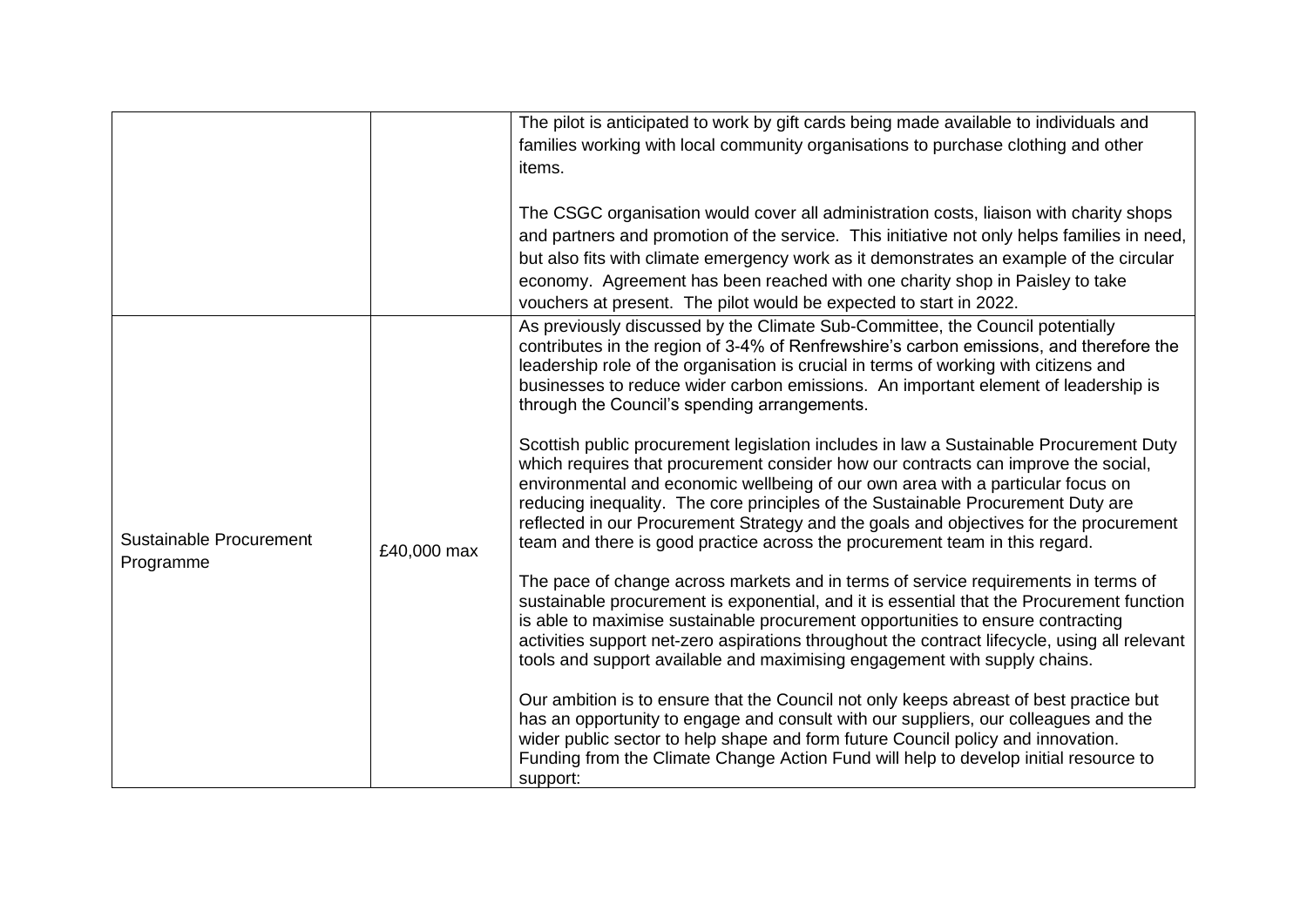| The development of a clear framework for training and development to ensure<br>that our processes support embedding sustainable procurement in all of our<br>practice and we actively contribute to the Council's Net Zero goal; |
|----------------------------------------------------------------------------------------------------------------------------------------------------------------------------------------------------------------------------------|
| the development of an approach to monitoring and recording climate change and<br>circular economy initiatives throughout the life of contracts;                                                                                  |
| active engagement with Economic Development to help run events for local<br>businesses about sustainable procurement and to help them become more<br>sustainable and focused on tackling the Climate Emergency;                  |
| the development of cross functional roadmaps for major and targeted impact<br>areas setting out key milestone and targets for action and implementation.                                                                         |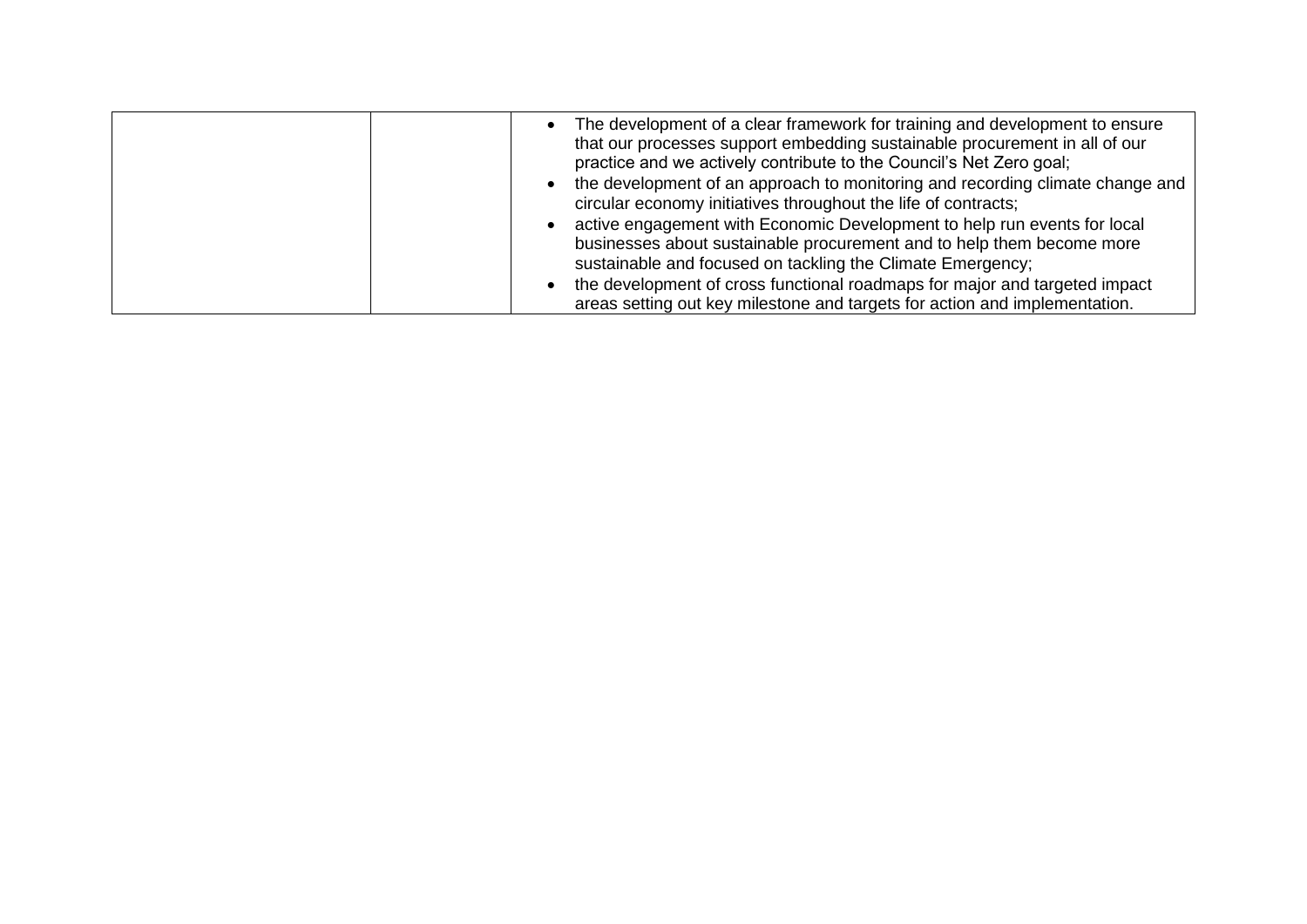#### **Appendix 2 – Examples of the Ren Zero branding**

Examples of the primary logo with different icons separating the words – a range of icons are available:



![](_page_13_Picture_3.jpeg)

Examples of the stacked wording with some different icons:

![](_page_13_Picture_5.jpeg)

![](_page_13_Picture_6.jpeg)